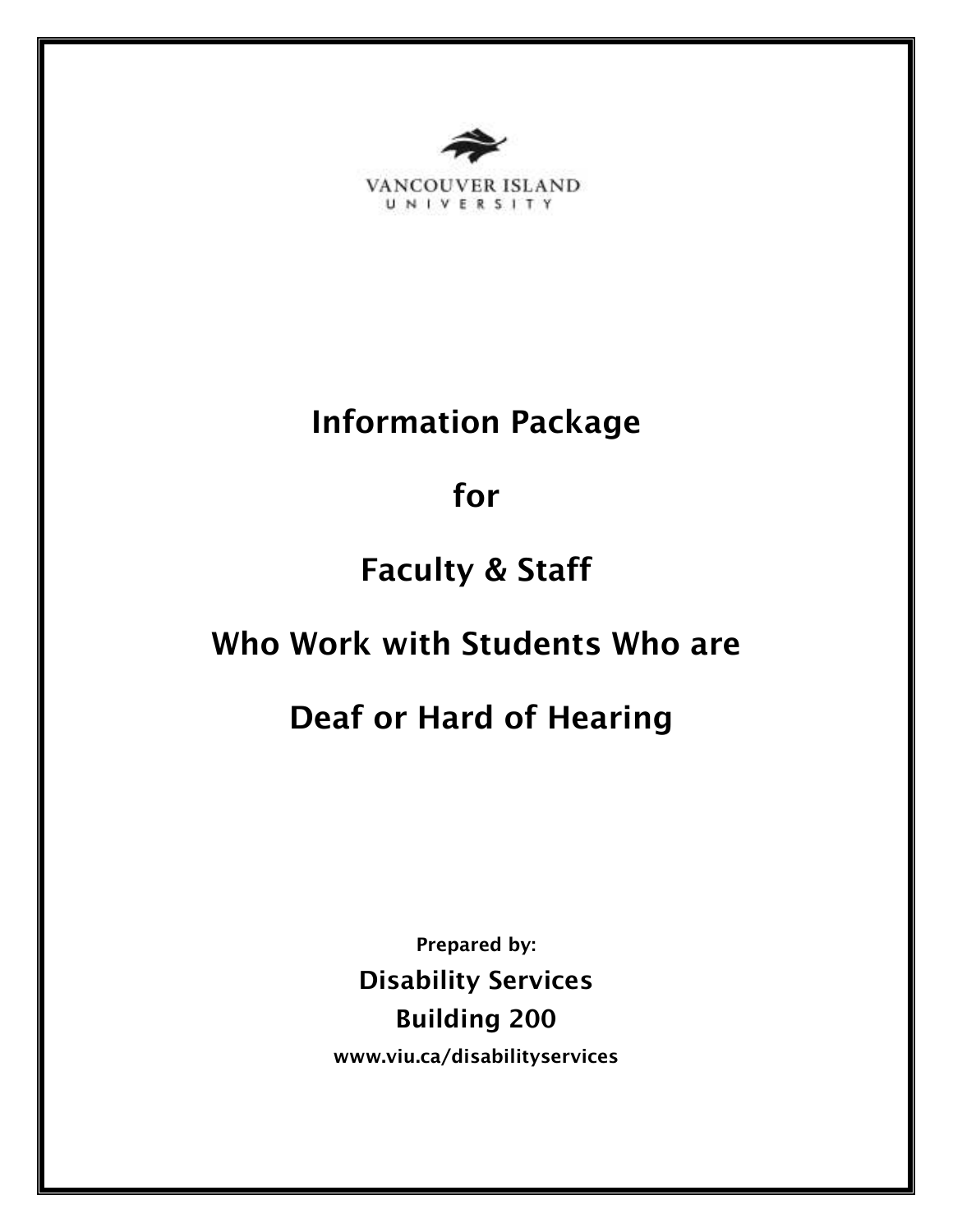# **Table of Contents**

# **PART I:**

# **Section A**

# **Section B**

| Working with Students who are Deaf or Hard of Hearing and an Interpreter 4 |  |
|----------------------------------------------------------------------------|--|
|                                                                            |  |
|                                                                            |  |
|                                                                            |  |
|                                                                            |  |
|                                                                            |  |
|                                                                            |  |
|                                                                            |  |
|                                                                            |  |
|                                                                            |  |

# **PART II:**

|--|

## **PART III:**

|--|

## **ACKNOWLEDGEMENTS**

This information package was produced with the permission of Vancouver Community College to<br>use their information package. Some of the information was adapted from AVLIC's Educational<br>Interpreters Manual.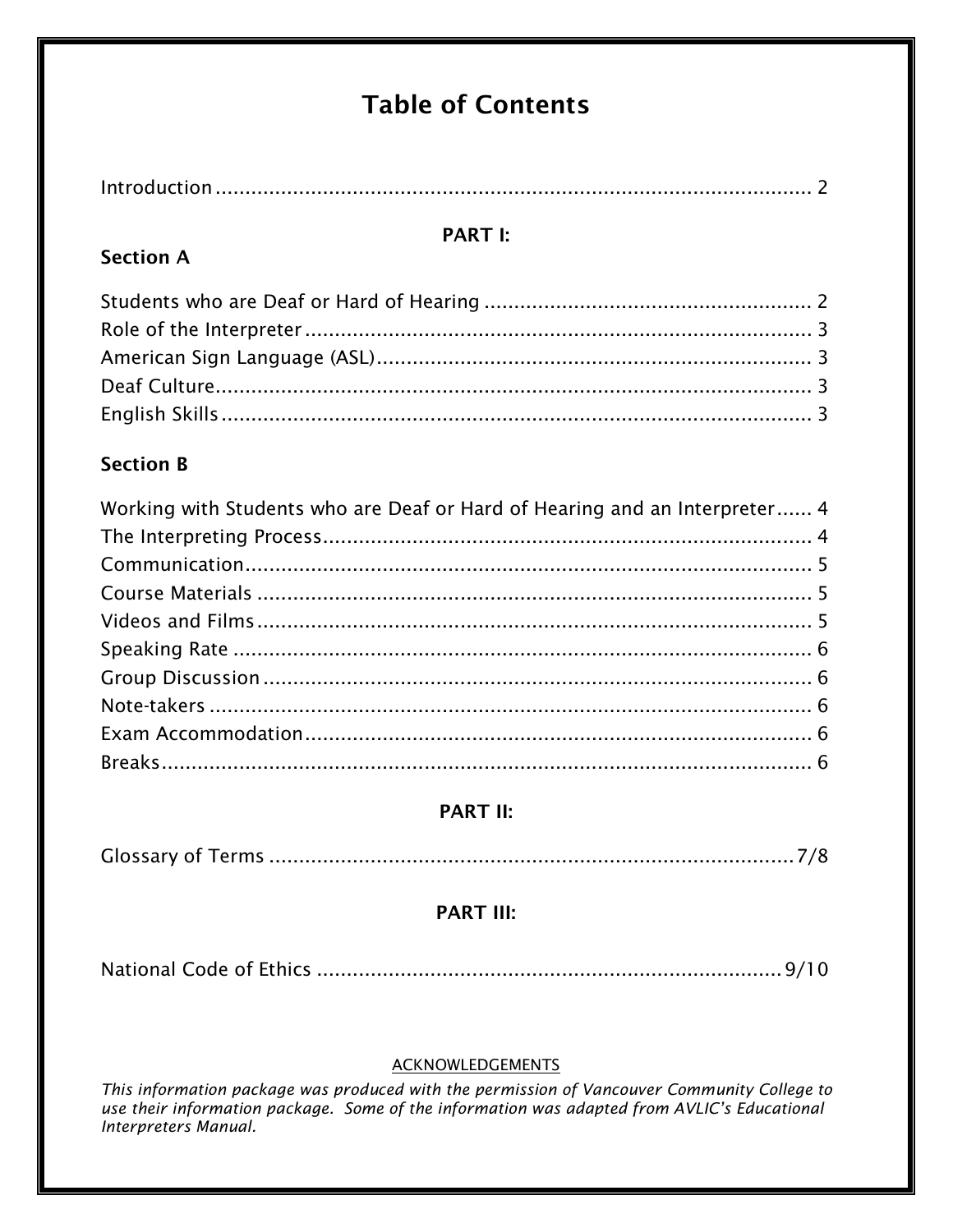# INTRODUCTION

This package will provide helpful information for working with students who are Deaf and hard of hearing and use a sign language interpreter. This package, however, serves only as a guide. What is helpful to one student may not work for another. As individual direction from the student is often the best approach, feel free to ask the student who is Deaf or hard of hearing what works best for him/her.

The first part of this document provides information on American Sign Language (ASL), Deaf culture, and communication strategies for working with students who are Deaf or hard of hearing. It also explains the role of the sign language interpreter and suggests ways that you can enhance the interpreting process. The second part provides a glossary that explains current language used in the field. Since language is dynamic and always evolving, we have attempted to provide the most current terminology. A final section explains the national code of ethics that sign language interpreters follow.

If you have any questions, concerns, or comments, feel free to call Disability Services at 740-6446.

## PART I: SECTION A

#### Students who are Deaf or Hard of Hearing

Students who are Deaf and those who are hard of hearing, like hearing students, are first and foremost individuals. Hearing loss varies from mild to profound. Some students who are Deaf or hard of hearing may have clear speech; others may not. Some students may speak for themselves when they are in a small group but prefer to use an interpreter in a large group. Some individuals who are Deaf or hard of hearing may have good speech reading skills; others may rely solely on the interpretation.

It is important to recognize that students who are Deaf and hard of hearing have differing needs. Students who are Deaf access information through the use of American Sign Language (ASL). They will be using the services of a sign language interpreter in the classroom. However, a student who is hard of hearing may access information through the use of hearing aids, an FM system and/or make extensive use of their speech reading skills. In the classroom, the student who is hard of hearing may (or may not) prefer to use an oral interpreter.

Don't be afraid to ask the student about deafness, language, or culture. When in doubt as to how to act or what to say, just ask.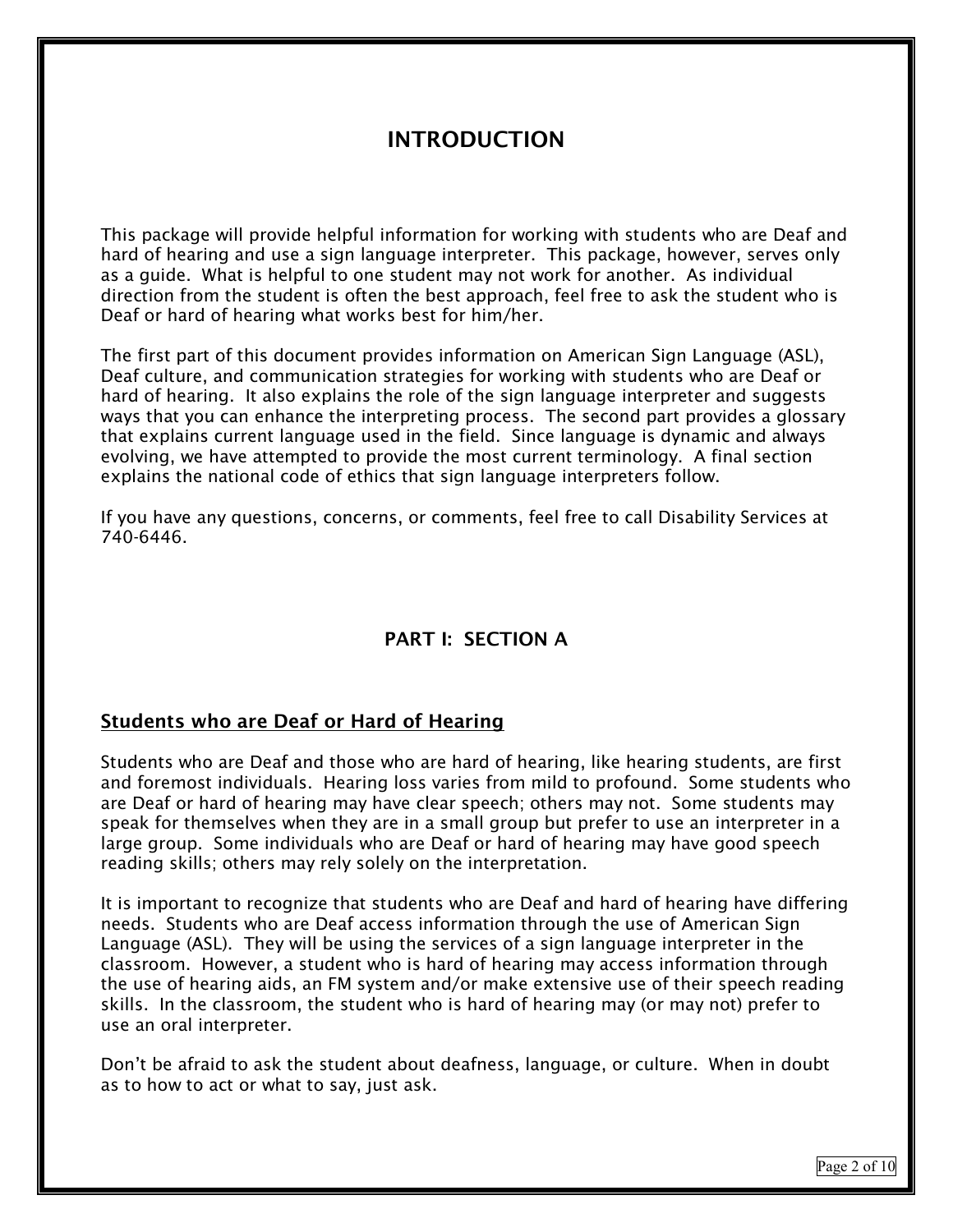## Role of the Interpreter

The role of the interpreter is to facilitate communication between students who are Deaf or hard of hearing, their non-deaf peers, and faculty and staff at Vancouver Island University. Interpreters are hired solely to interpret. The interpretation process should not cross over into the area of tutoring, instruction or supervision of exams or classroom management. Interpreters should not be asked to interrupt the interpreting process to perform other tasks.

Interpreters belong to a professional group, bound by a code of ethics. This code establishes guidelines to confidentiality, neutrality and impartiality. In order to respect a student's right to privacy, interpreters keep all assignment-related and personal information confidential. If an issue arises in which the interpreter needs support from their supervisor, that information is kept confidential within the working team. Neutrality needs to be maintained as the interpreter is representing all parties involved; therefore, it is unethical for the interpreter to show bias. The interpreter will remain impartial so the intent and spirit of the message is conveyed in the manner in which it is intended. For a more detailed explanation of the code of ethics, see the final section of this package.

## American Sign Language (ASL)

ASL is composed of a series of handshapes and movements with its own distinct grammar and syntax. ASL is not universal. Each country has its own sign language which is culturally specific, and like other languages, regional variations exist.

In the 1960's, linguists established American Sign Language (ASL) in its rightful place alongside other spoken languages of the world. Until that time, ASL was thought to be inferior to spoken languages. Research into this visual spatial language documents that ASL is capable of conveying all the subtleties and complexities common to all languages.

## Deaf Culture

The outdated medical model, where deafness was perceived as an audiological deficit, has shifted its focus in recent years to that of a sociological model where Deaf people are viewed as a cultural and linguistic minority. The Deaf community actively advocates for recognition as a cultural minority and rejects the label of a handicapped group. When the word "Deaf" is capitalized, it refers to individuals who are Deaf or hard of hearing who strongly identify with and participate in the language, society and culture of people who are Deaf.

### English Skills

As English is often the second (or third) language of many students who are Deaf or hard of hearing, they may experience difficulties with written English. The grammatical structure of ASL differs from English and this may be reflected in student's written assignments, however some students who are Deaf or hard of hearing have competencies in English that may rival that of their hearing peers.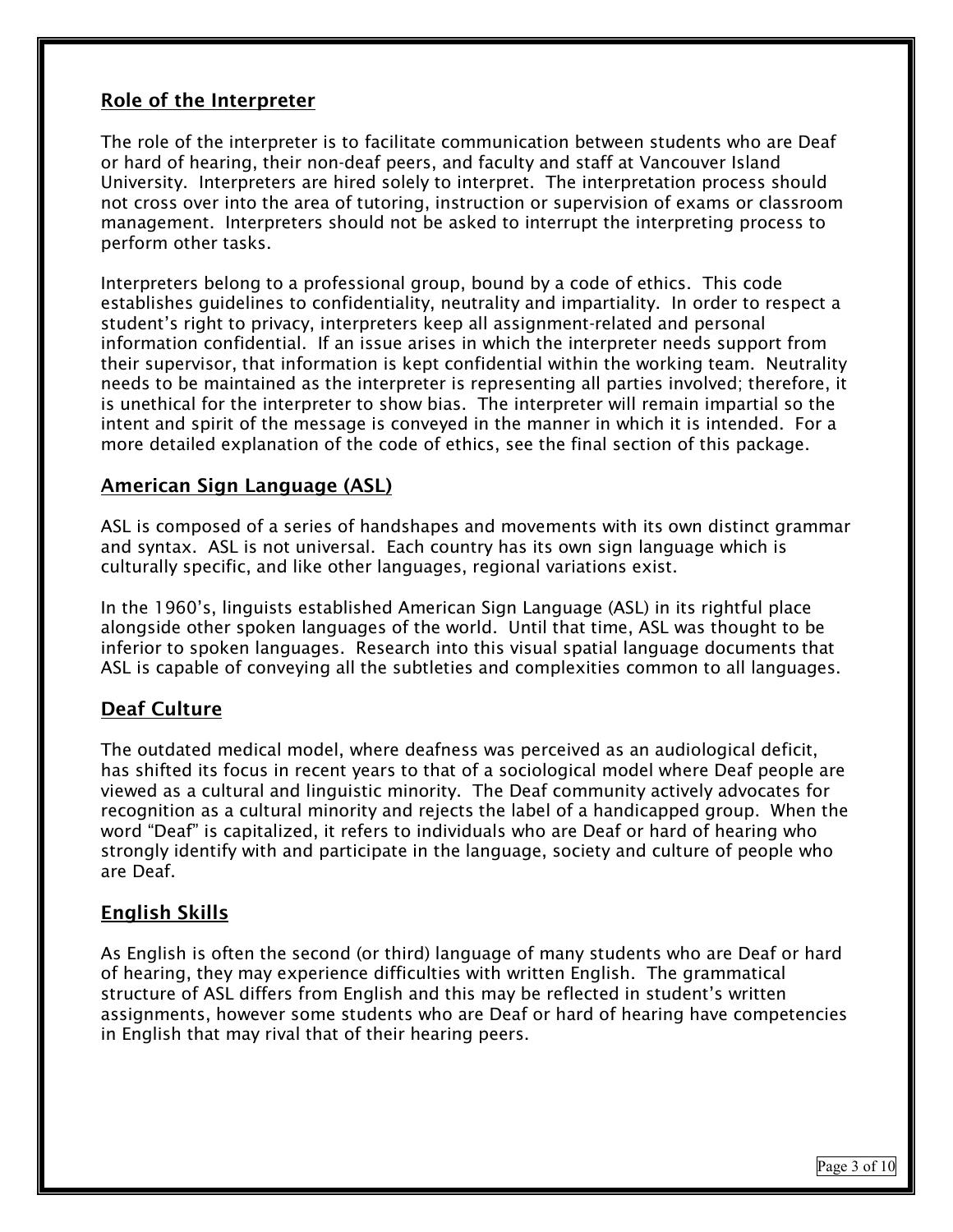## PART I: SECTION B

## Working with Students who are Deaf or Hard of Hearing and an Interpreter

By the time the student enrolls in your class, the student who is Deaf or hard of hearing will have contacted Disability Services for educational planning, tutoring, notetaking and interpreting services.

#### The Interpreting Process

The interpreter is there solely to facilitate communication. Interpreters are not participants in the proceedings. Do not include them by asking for their opinion.

Use the first person tense when communicating with students who are Deaf or hard of hearing. For example: "I agree with you, Mary" is preferable to "Tell Mary I agree with her." Respond and look directly at the student who is Deaf or hard of hearing even though he/she will be watching the interpreter. Initially you may find this difficult but it will keep communication directed between yourself and the student who is Deaf or hard of hearing.

When you hear the interpreter speaking in the first person tense, he/she is voicing for the student who is Deaf or hard of hearing. For example: "I don't understand the question, could you please repeat that for me." This is a question from the student who is Deaf or hard of hearing, not the interpreter.

If it is the interpreter who needs clarification, the interpreter will say, "for the interpreter, could you please repeat or clarify that." This should eliminate confusion and establish that it is the interpreter, not the student who requires clarification.

Be aware that everything spoken or signed in class will be interpreted. The interpreter does not censor information.

Incidental learning often takes place in the classroom. When the interpreter is not in the classroom, the student's access to communication will be hindered.

During the first week of classes, the interpreter will check in with you. If you have any concerns about the interpreting process or the role of the interpreter, feel free to address those issues with the interpreter. If you need to speak with the interpreter, arrange to do this during non-interpreting hours.

Interpreters belong to a national organization, bound by a code of ethics. This code establishes guidelines relating to confidentiality, impartiality and neutrality. (see Page 9)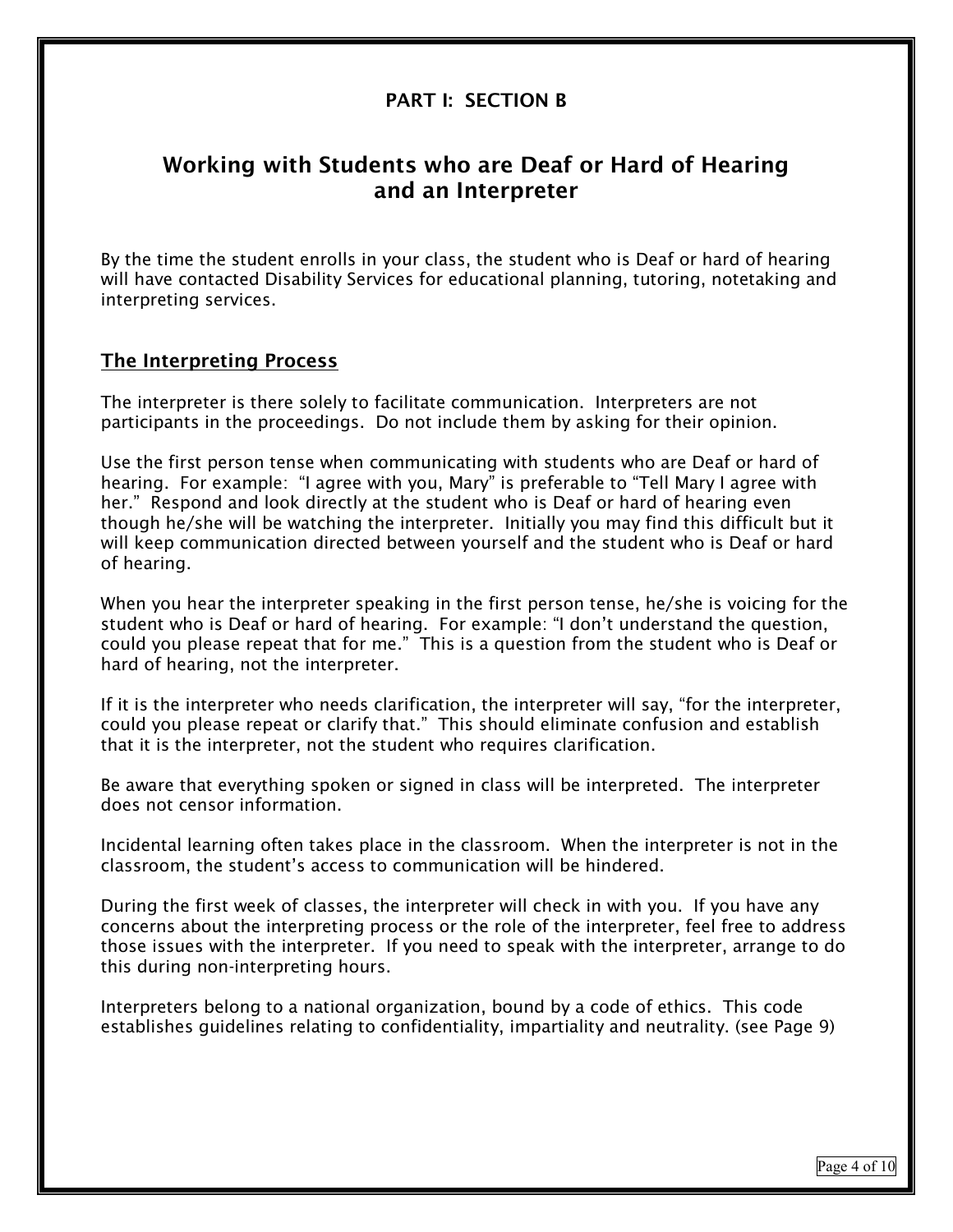## Communication

Inform the interpreter by email of any class cancellations, changes of venue or time changes. The interpreter can then be better prepared to provide quality interpretation to Deaf or hard of hearing students.

## Course Materials

Students who are Deaf or hard of hearing access information visually. Therefore, the use of overheads, chalkboards, charts, and slides are beneficial. Also, writing new terminology on the board helps the student to become more familiar with new information.

Provide a detailed course outline that includes test dates, quizzes, chapter readings and assignments. Both the interpreter and the student can take advantage of the outline to prepare for upcoming information and new terminology.

When handing out written material, pass it *first* to the interpreter and the student who is Deaf or hard of hearing so they can quickly preview it before the lecture starts.

If you have a spare copy of the textbook, it would be beneficial if the interpreter could borrow it for the term.

### Videos and Films

Let the interpreter know in *advance* when you will be presenting films or videos, or when you are having a guest speaker. The interpreter will then be able to preview the material in advance.

During films, videos and PowerPoint presentations, the Deaf student may require that one classroom light be left on so the interpreter can be seen.

As speakers on videos read from a prepared text, they often speak quickly. In the classroom the speed of the video cannot be controlled, therefore, the interpreter or the student may request that the video be interpreted before the actual class time. The interpreter can then take advantage of the VCR/DVD pause feature to control the rate at which information is presented.

Use closed captioned videos whenever possible. Closed captioning allows persons with hearing disabilities to have access to the audio portion of a video or film by displaying audio as text on the TV screen.

A TV with closed caption capability is required for these videos. Captions are accessed through the remote control or the TV on-screen menu. The instructor should contact IT Services to arrange closed-captioning videos and be familiar with the set-ups.

Students may review videos or films in the library using closed captioning. Closed captioning provides a critical link to news, entertainment, and information for individuals who are Deaf or hard of hearing. For individuals whose native language is not English, English language captions improve comprehension and fluency. Captions also help improve literacy skills.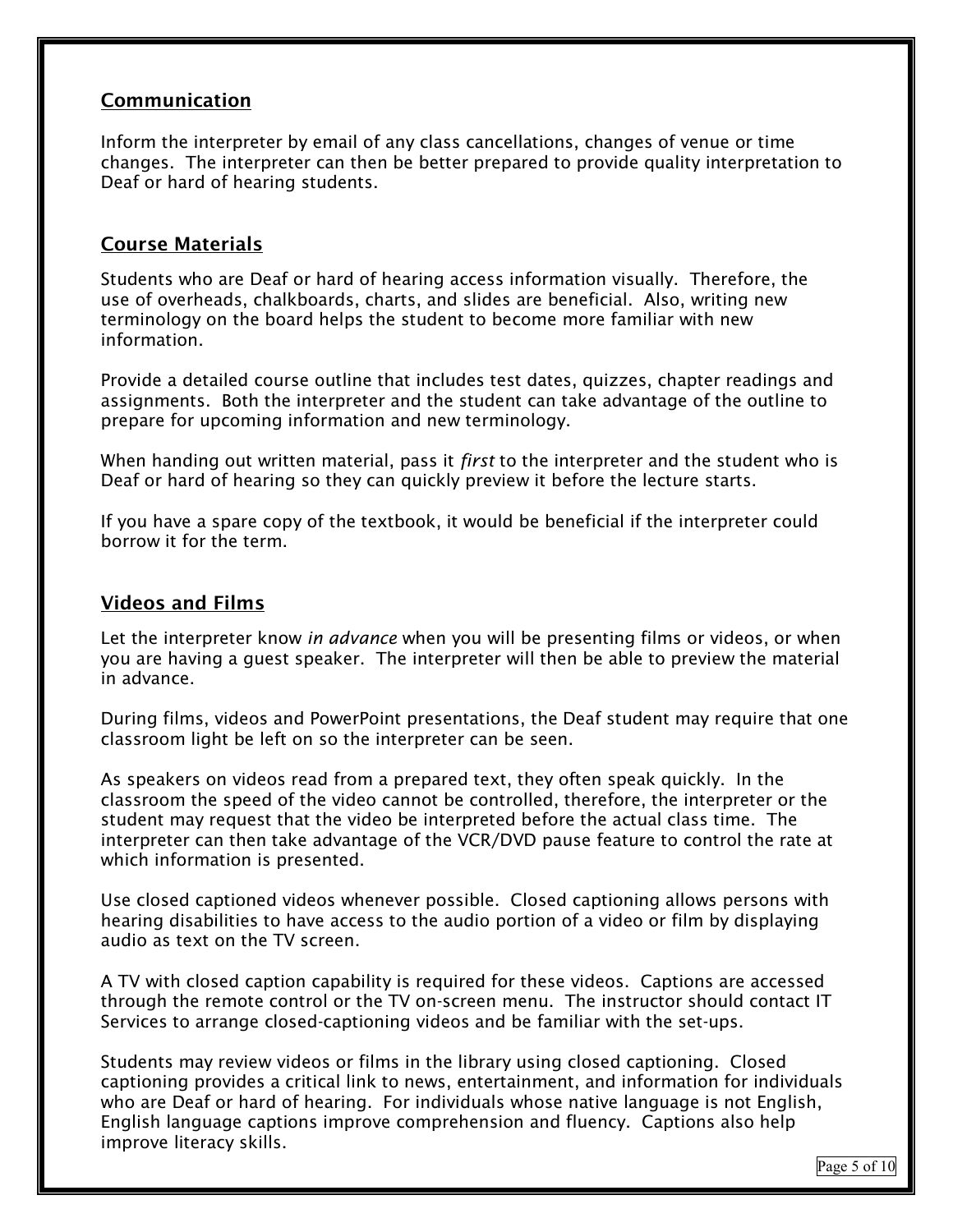## **Speaking Rate**

A smooth interpretation will occur if you speak at your normal rate. Interpreters do not sign a "word for word" translation when they are working in American Sign Language, but rather hang back in their interpretation in order to sign the concept. Therefore, you may notice a few seconds lag between when you finish speaking and when the interpreter finishes signing. The interpreter will let you know if they need you to slow down for any reason. For example, when speakers are reading from a prepared text, they tend to speak more quickly.

#### Group Discussions

During group discussions, the interpreter will be interpreting for all parties; therefore, it is beneficial if participants follow proper turn-taking signals. The interpretation will suffer if two or more people are talking at the same time.

Circular seating allows the student who is Deaf or hard of hearing to watch the interpreter and still be able to identify who is speaking.

#### Note-takers

It is difficult for students who are Deaf or hard of hearing to watch the interpreter and take notes at the same time. Disability Services may employ another student to take notes.

#### Exam Accommodation

The interpreter will stay for the exam to ensure that the student has understood the instructions and has asked any pertinent questions.

### Breaks

Be aware that the interpreting process requires intense concentration and stamina. Interpreters require a 10-minute break each hour. Breaks for the interpreter often occur naturally when students are working independently, but during lectures the interpreter will need a rest break after one hour if working alone.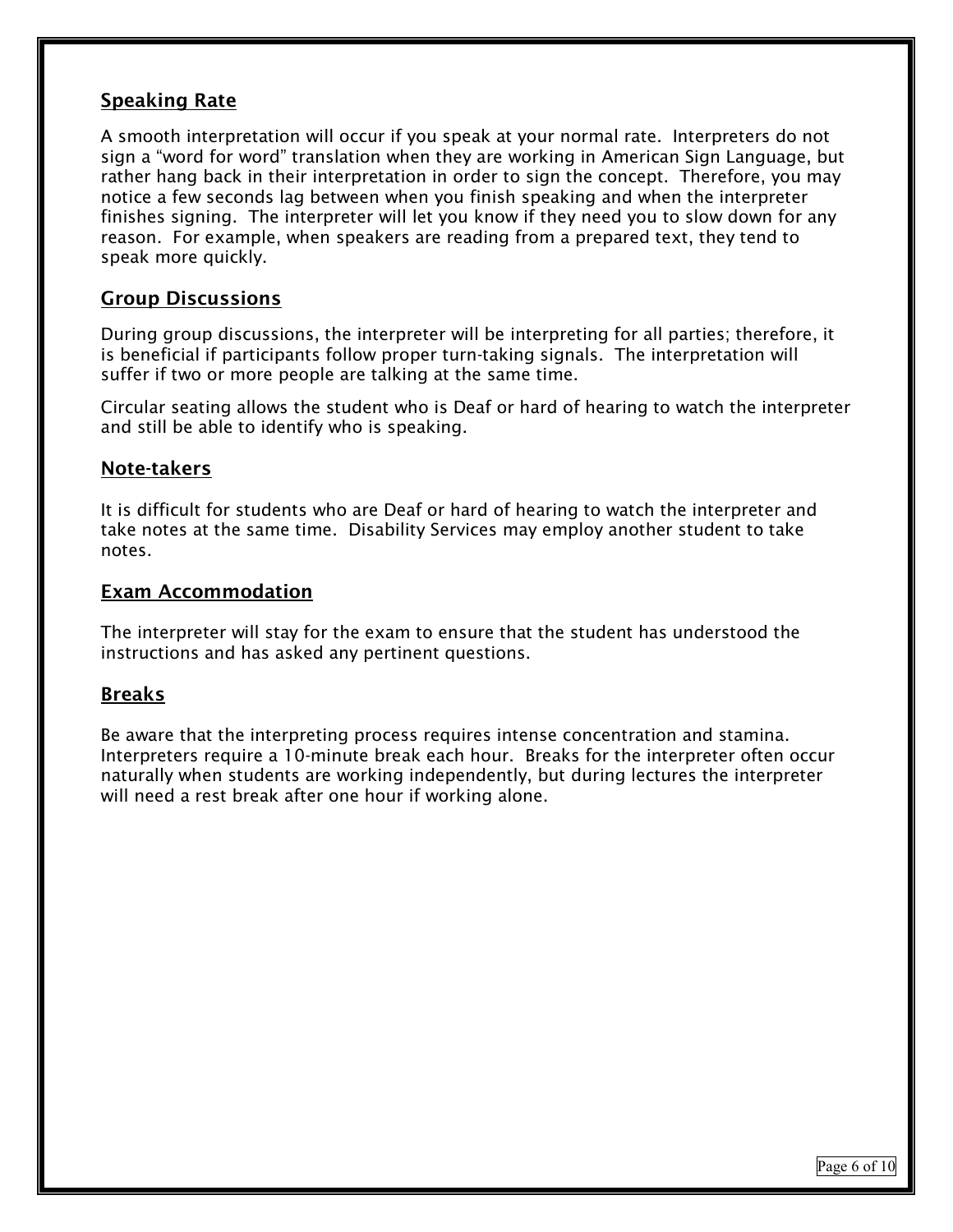#### PART II:

# Glossary of Terms

ASL – American Sign Language is a visual-gestural language used by Deaf people. The grammar and syntax of ASL is different than English. ASL is acquired as a first language by Deaf children who have deaf parents. Others learn ASL in schools and with Deaf peers. It is important to recognize that not all forms of signing are ASL. There is a signing continuum; from ASL to signed English. ASL has recently been recognized by the governments of Alberta and Manitoba as the official language of the Deaf. La langue des signs du Quebec (LSQ) rather than ASL is used in many parts of Quebec.

deaf (lower case"d") – The medical or audiological term applied to the loss of hearing to the extent that speech cannot be heard through the ear alone. The term can also be used to describe those who became deaf later in life and who do not identify themselves as culturally Deaf.

Deaf (upper case "D") – The sociological term that "refers to those individuals who are Deaf or hard of hearing who identify with and participate in the language, society and culture of Deaf people, which is based on sign language. "(Canadian Association of the Deaf).

Deaf Community – A cultural group comprised of persons who share a similar positive attitude toward deafness. The "culturally Deaf community" is comprised of those persons who have a hearing loss, share a common language, values and experiences. They have a common way of interacting with each other, with non-members of the Deaf community and with the hearing community. The wider Deaf community is comprised of individuals (both Deaf and hearing) who have positive, accepting attitudes towards deafness, which can be seen in their linguistic, social and political behaviours.

Deaf Culture – The beliefs, values and patterns of behaviour, language, expectations and achievements of members of the Deaf Community that are passed on from generation to generation.

Deaf Interpreter - In some situations, it is advantageous to include a Deaf individual in the process. A Deaf interpreter is a Deaf individual who is fluently bilingual in ASL and English and may better meet the communication needs of certain Deaf consumers.

Fingerspelling – Each letter of the alphabet is represented by a different hand formation. It is a way of representing English words. Fingerspelling is not a language and is only a small component of ASL.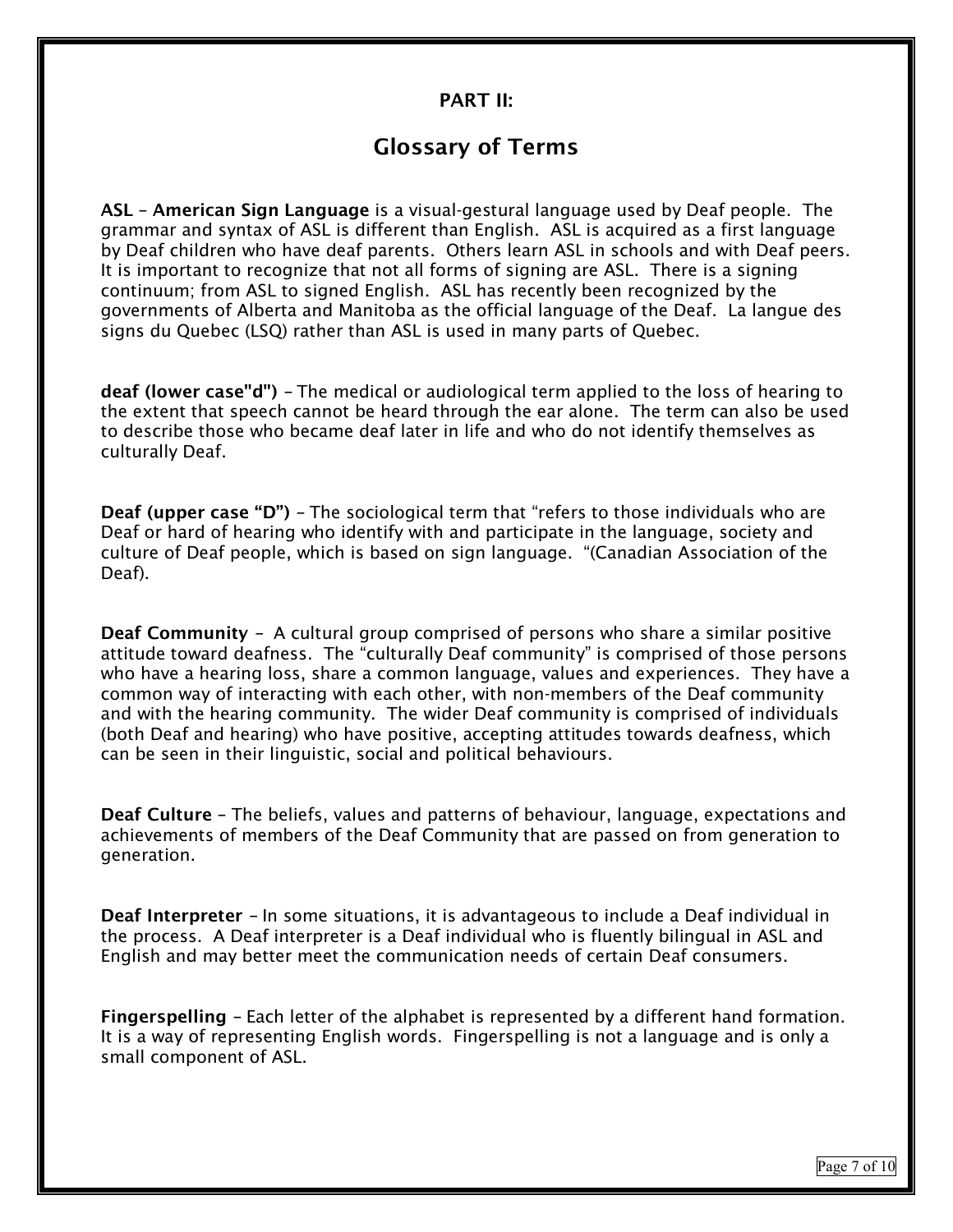Gesture – A movement of the body which occurs for some purpose of communication. Some gestures are widely understood, while others are culturally specific.

Hard of Hearing – Hearing loss to the extent that makes difficult, but does not preclude, the understanding of speech through the ear alone with or without a hearing aid. the hearing loss may be from mild to moderate. Often hard of hearing persons can take advantage of assistive listening devices.

Hearing-Impaired – This catchall phrase is no longer an acceptable term. "Deaf" or "hard of hearing" are the appropriate terms to use.

Interpreter – A professional with specialized training, "who facilitates communication between two or more people who do not share the same language, culture or communication method." (Ontario Ministry of Education, 1990).

Interpreting – The process of re-expressing a message originally delivered from one language into another language. "The essence of interpreting is the preservation of meaning across two languages, communities and cultures." (SMI & Madonna University)

M.R.C. (Message Relay Centre) – Telus' Message Relay Centre offers a telephone communication link between individuals who are Deaf or hard of hearing and hearing individuals. To access this service, call 1-800-855-0511 and give the operator the TTY phone number of the person who is Deaf or hard of hearing that you wish to contact. The operator will also ask for your name and phone number. If you are new to this service, the operator will guide you through the process.

Oral Deaf – A hard of hearing or deaf person who may have been specially trained in speech and speechreading. Any residual hearing may be enhanced through the use of hearing aids or and FM system. An oral deaf student may prefer to use an oral interpreter in the classroom. An oral deaf person may or may not know, or use ASL.

TTY (Teletypewriter) – A TTY is an electronic device, similar in size to a laptop computer, which allows Deaf and hearing people to communicate with other TTY users. It has a LCD display unit that allows the deaf person to read the typed message as it scrolls across their screen. If you do not have a TTY, phone the Message Relay Center (see M.R.C.) and the operator will relay your spoken message to the Deaf person and communicate the Deaf person's typed message to you.

Visual Language – A language method based on seeing (visual). It includes American Sign Language (ASL), Langue des Signes Quebecois (LSQ) and other sign systems such as speechreading, mime or gestures.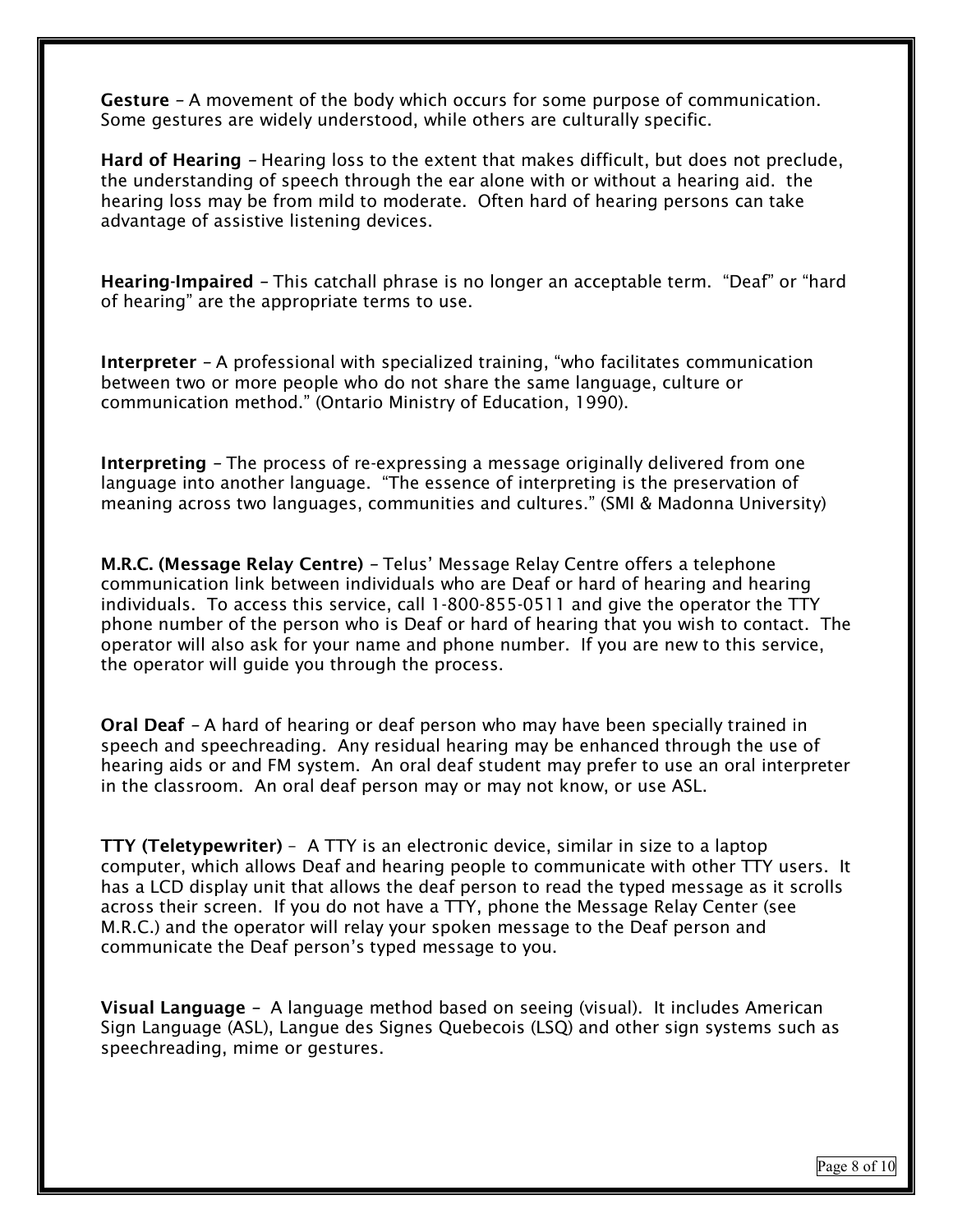## PART III:

# Association of Visual Language Interpreters of Canada (AVLIC)

# Code of Ethics

1. The Visual Language Interpreter will keep all assignment related information strictly confidential.

It takes a minimum amount of information to identify the parties involved in an interpreted situation. An interpreter will not reveal identifying information about any interpreting assignment. In certain situations the interpreter functions as part of a professional team. In such cases the interpreter will use discretion when discussing term assignments. In cases where the information from an interpreted situation is public knowledge, the interpreter will again use discretion in discussing the same.

When an interpreter is functioning in any other capacity (i.e. lecturer, trainer, advocate) and wishes to share actual experiences of an interpreted situation, she/he will not reveal any identifying information.

#### 2. The Visual Language Interpreter will render the message by faithfully conveying its contents and spirit.

The interpreter will transmit everything in the manner in which it is intended.

This is especially difficult when the interpreter disagrees or feels uncomfortable with what is being expressed.

If the interpreter's own feelings interfere with rendering the message accurately, sh/he will advise the persons involved and, when possible, withdraw from the situation.

#### 3. The Visual Interpreter will not counsel, advise or interject personal opinions related to the interpreted assignment.

Just as an interpreter will not omit anything, she/he will not add to the situation, even when requested to do so by the person(s) involved. The interpreter is present in a given situation solely to facilitate communication.

#### 4. The Visual Language Interpreter will use the preferred language of the person(s) for whom she/he is interpreting.

It is important for the interpreter and the person(s) receiving the service to spend some time adjusting to one another's way of communicating prior to the interpreted assignment.

While working from audible to visual language, the interpreter will communicate in the manner preferred by the person(s) receiving the service.

While working from a visual language to an audible language the interpreter will use a compatible spoken interpretation of the visual language.